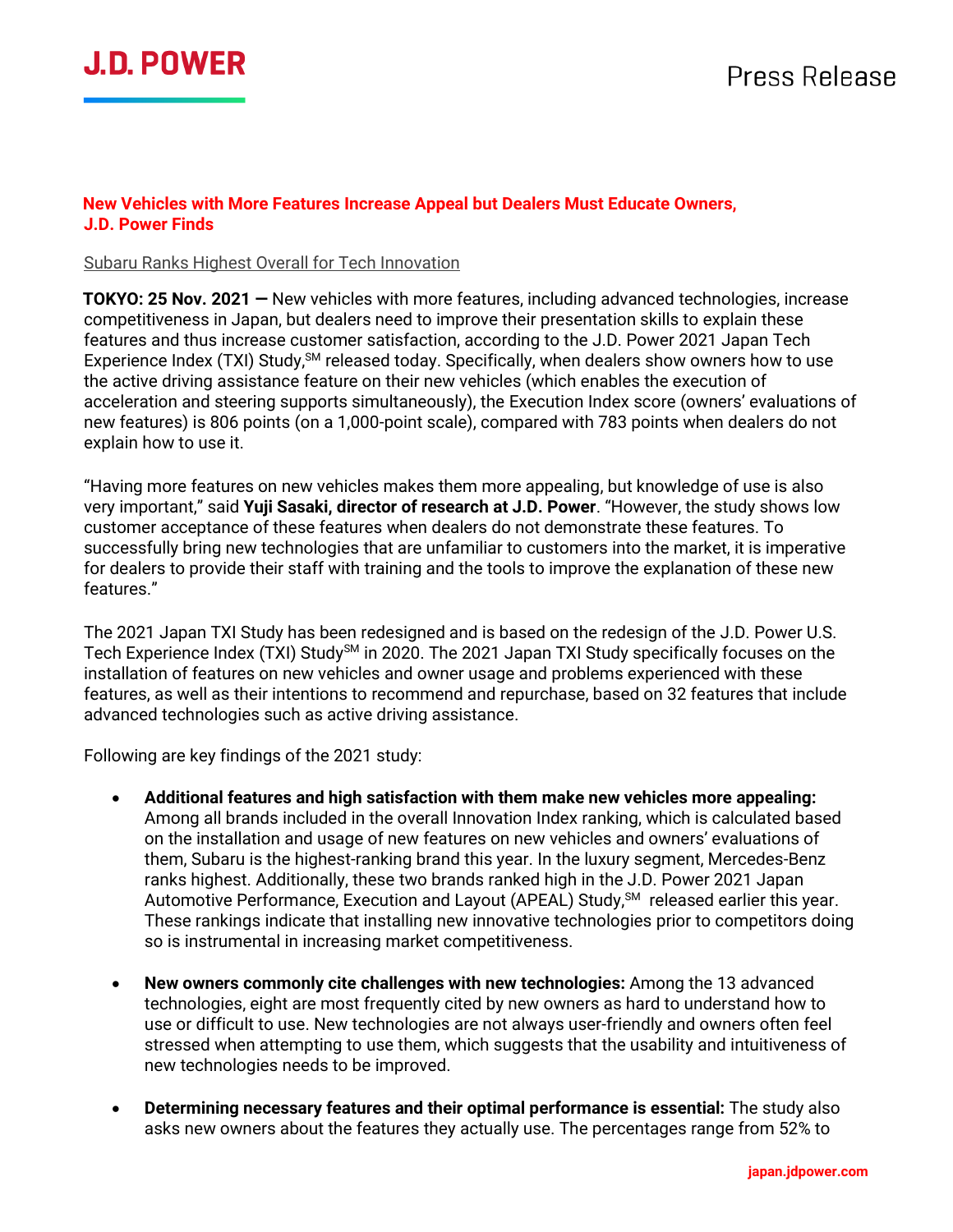97%<sup>1</sup> depending on the feature. The lowest percentage is for driver/passenger communication systems among which 49% of those who answered that they do not use these systems cite they don't need them. It is imperative for manufacturers and suppliers to review and improve ways of identifying owner needs and eliminating unnecessary features.

### **Highest-Ranked Brands**

**Subaru** ranks highest overall in the Innovation Index. **Mercedes-Benz** ranks highest among luxury brands.

### **Advanced Technology Award Recipients**

- **Toyota ALPHARD** is the mass market model receiving the Convenience award, for camera rearview mirror technology. For the luxury models in this technology category, no award has been issued this year because the ranking criteria were not met.
- **Subaru FORESTER** is the mass market model receiving the Emerging Automation award, for reverse automatic emergency braking technology. For the luxury models in this technology category, no award has been issued this year because the ranking criteria were not met.
- In the Infotainment & Connectivity and the Energy & Sustainability technology categories, no awards have been issued this year because the ranking criteria were not met.

The 2021 Japan Tech Experience Index (TXI) Study is based on responses from 19,615 purchasers of new vehicles in the first two to 13 months of ownership. The study was fielded from May through June 2021.

**J.D. Power** is a global leader in consumer insights, advisory services and data and analytics. A pioneer in the use of big data, artificial intelligence (AI) and algorithmic modeling capabilities to understand consumer behavior, J.D. Power has been delivering incisive industry intelligence on customer interactions with brands and products for more than 50 years. The world's leading businesses across major industries rely on J.D. Power to guide their customer-facing strategies. J.D. Power has offices in North America, Europe and Asia Pacific.

### **Media Relations Contacts**

Kumi Kitami; Japan; 81-3-4570-8410; [release@jdpa.com](mailto:release@jdpa.com) Geno Effler; USA; 714-621-6224; [media.relations@jdpa.com](mailto:media.relations@jdpa.com)

**About J.D. Power and Advertising/Promotional Rules** [www.jdpower.com/business/about-us/press](file:///C:/Users/jillian.breska/AppData/Local/Microsoft/Windows/Temporary%20Internet%20Files/Content.Outlook/8BFIEX2I/www.jdpower.com/business/about-us/press-release-info)[release-info](file:///C:/Users/jillian.breska/AppData/Local/Microsoft/Windows/Temporary%20Internet%20Files/Content.Outlook/8BFIEX2I/www.jdpower.com/business/about-us/press-release-info)

> # # # NOTE: Four charts follow.

 $1$  These percentages are based on the features installed on owners' new vehicles.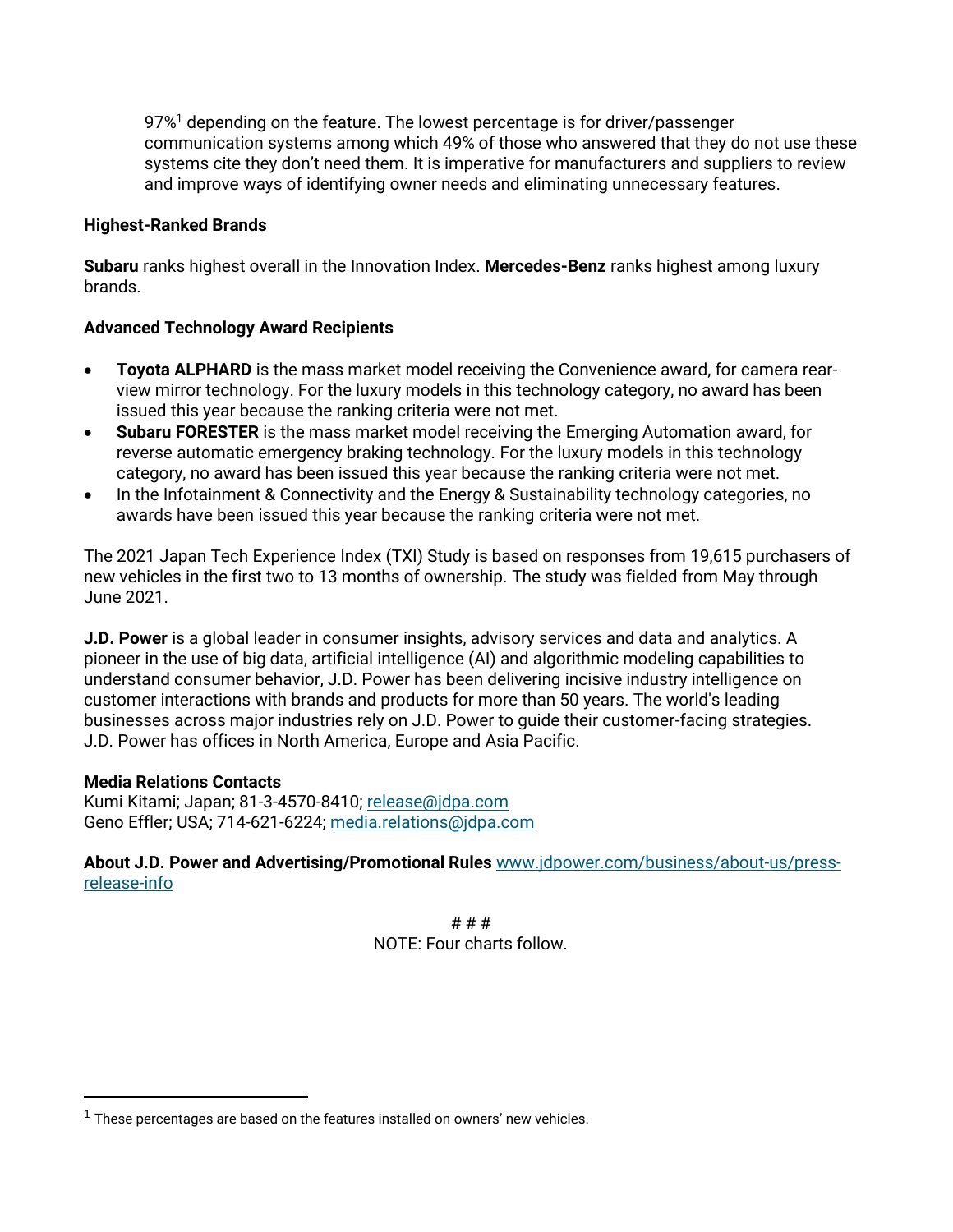# **2021 Japan Tech Experience Index (TXI) Study**<sup>SM</sup>



#### **Overall Innovation Ranking**

*(Based on a 1,000-point scale)*

*NOTE: Brand/Segment are not rank eligible unless they meet study criteria by J.D. Power, including insufficient sample.*

*Source: J.D. Power 2021 Japan Tech Experience Index (TXI) StudySM*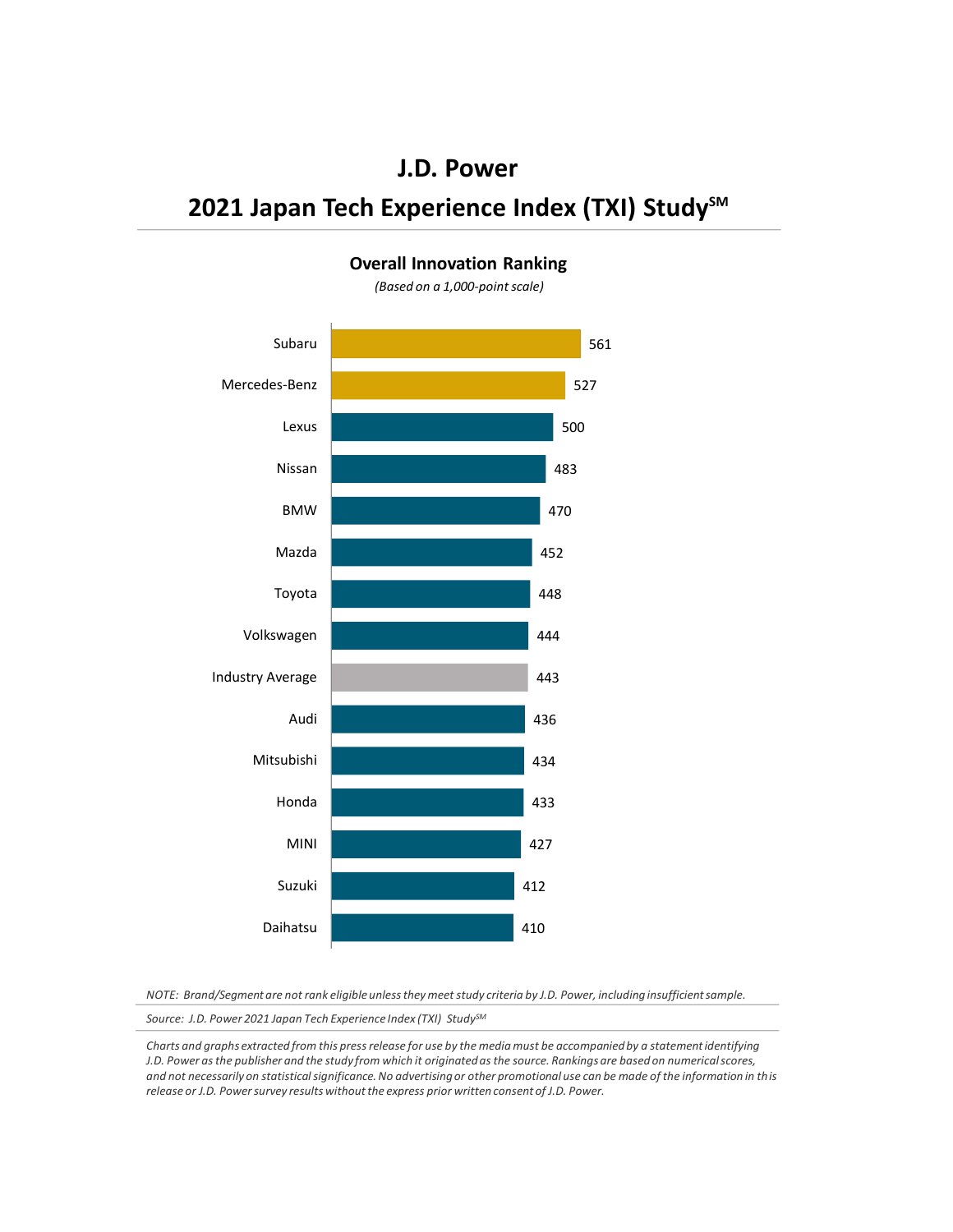### **J.D. Power**

# **2021 Japan Tech Experience Index (TXI) Study**<sup>SM</sup>



*NOTE: Brand/Segment are not rank eligible unless they meet study criteria by J.D. Power, including insufficient sample.*

*Source: J.D. Power 2021 Japan Tech Experience Index (TXI) StudySM*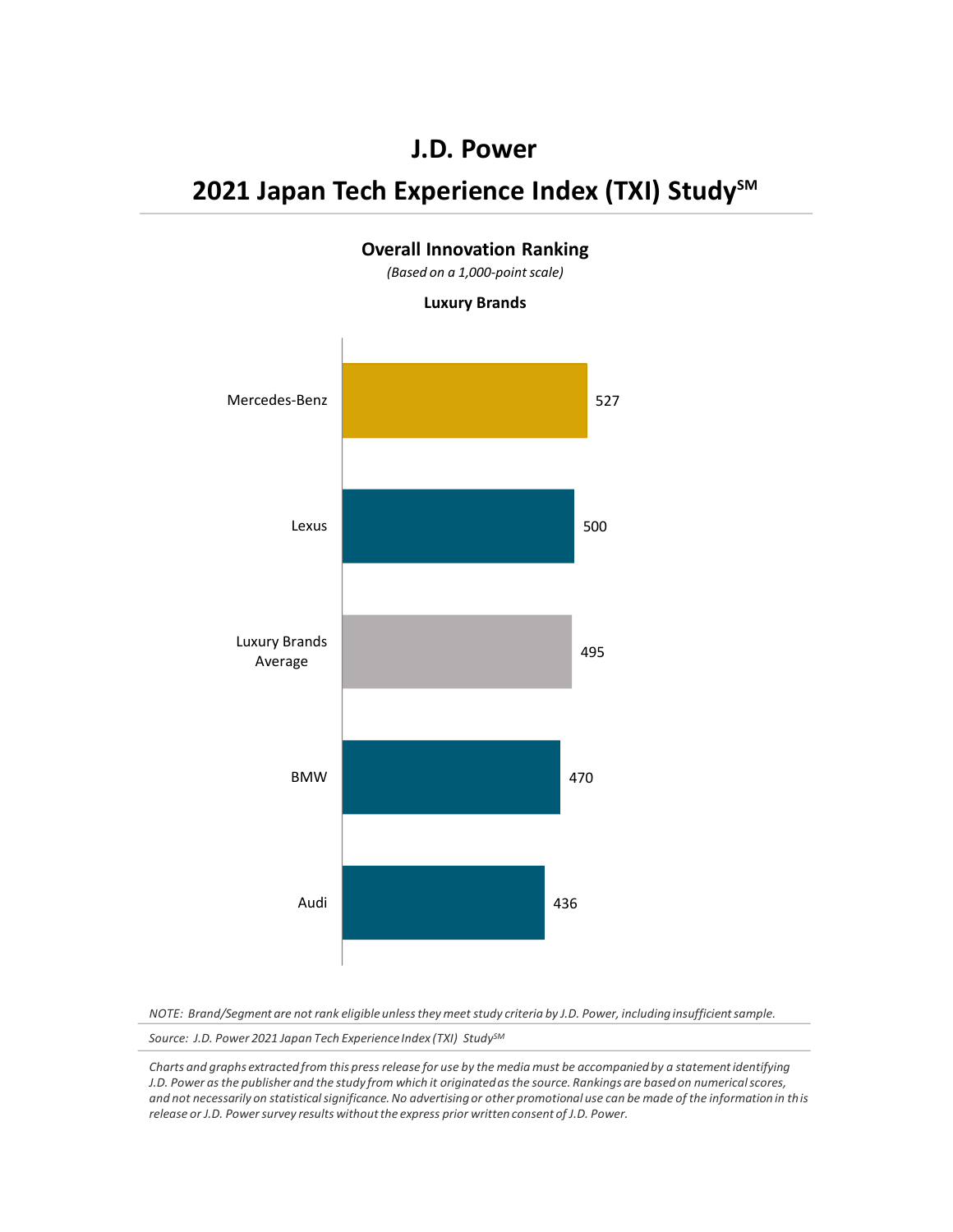## **J.D. Power**

# **2021 Japan Tech Experience Index (TXI) Study<sup>SM</sup>**

### **Overall Innovation Ranking**

*(Based on a 1,000-point scale)*

#### **Mass Market Brands**



*NOTE: Brand/Segment are not rank eligible unless they meet study criteria by J.D. Power, including insufficient sample.*

*Source: J.D. Power 2021 Japan Tech Experience Index (TXI) StudySM*